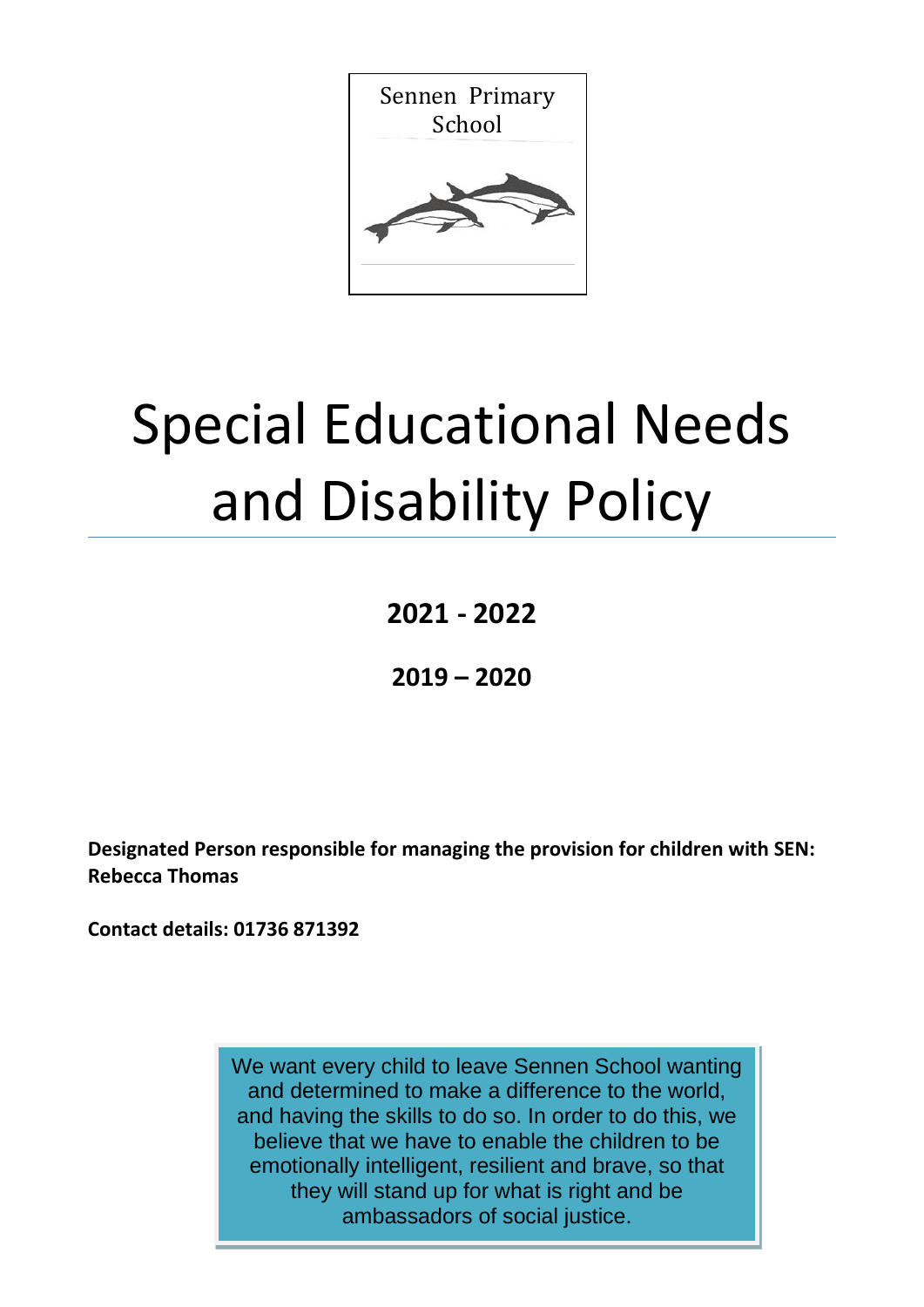# **SECTION 1 – COMPLIANCE AND GENERAL STATEMENT**

This policy complies with the statutory requirement laid out in the Special Educational Needs and Disabilities Code of Practice 0 – 25 Years (April 2015) and has been written with reference to the following guidance and documents:

- Equality Act 2010: advice for schools DfE Feb 2013
- SEND Code of Practice 0 -25 Years (April 2015)
- Schools SEN Information Report Regulations (2014)
- Statutory Guidance on supporting pupils at school with medical conditions (April 2014)
- Safeguarding Policy
- Accessibility Plan
- Teachers' Standards (2012)
- United Nations Convention on Rights of the Child (1991)

This Policy has been created to ensure compliance with the Department of Education's SEND Reforms, which address measures outlined in the Children and Families Act 2014. The Act includes changes to the support and services children and young people with special educational needs and disabilities will receive. These changes came into force on 1st September 2014. This policy has been created by Rebecca Thomas in liaison with the Headteacher, SEN Governor, SLT and staff, with due regard to the input of parents and pupils with SEND.

At Sennen School we believe that all children are unique individuals with a right to a safe and happy learning environment, in which both safeguarding and children's wellbeing are a shared priority. An inclusive environment which offers acceptance and respect for everyone, ensures equal opportunities regardless of social background, culture, race, gender or ability and which embraces both British values and diversity.

In compliance with the new SEN Code of Practice and SEND Reforms, there is a graduated approach to the identification, provision and support of all pupils which includes a period of close monitoring and targeted provision prior to the consideration being given to place a child onto the school Record of Need (RON). Should a pupil require provision that is additional and different they are placed on the RON under one single category, namely SEN Support. (This category replaces the categories of School Action and School Action Plus). Their provision will be identified and progress monitored via Individual Provision Mapping. This policy sets out our commitment to raising the aspirations and expectations for all pupils with SEN, including those identified as Gifted and Talented.

## **SECTION 2 – AIM (THE LONGER VIEW)**

The overarching aim of this policy is to ensure that the needs of pupils with SEN, and the barriers to their learning, are accurately identified and effectively met so that they are able to achieve well and develop well, both as individuals and as members of the community, living life with dignity and independence. (UNCRC Article 23)

To this end, we aim to:

- a) Assess pupils accurately, track their progress regularly and adjust provision in the light of ongoing monitoring.
- b) Ensure that lessons are stimulating, enjoyable and well differentiated to meet the needs of all pupils, including those with SEN.
- c) Ensure that teaching and learning is multi-sensory.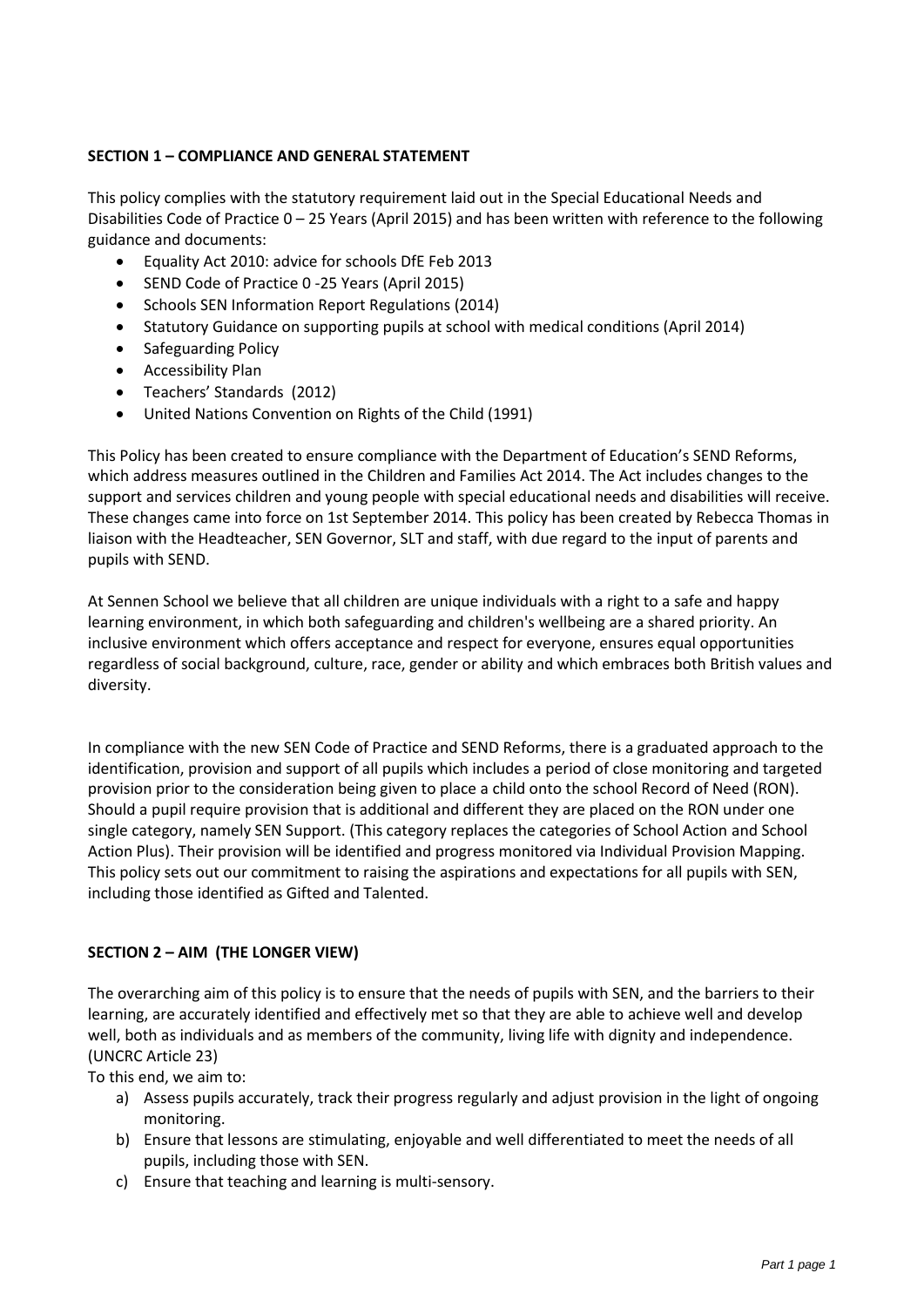- d) Make sure that additional support is well targeted, using a judicious blend of in-class support and withdrawal.
- e) Use the most appropriate resources to support learning, taking into account individual learning styles and ensuring that the development of pupils' literacy skills has the highest priority.
- f) Continuously monitor and evaluate the effectiveness of our provision for all pupils, including those with SEN, to ensure that we are providing equality of educational opportunity and value for money.

## Objectives:

Through the application of this policy we wish to:

- a) Ensure compliance with National SEN Policy, most currently the DfE SEND Reforms, Children and Families Act 2014 and the SEND Code of Practice 2015.
- b) Work closely with the LA in developing their Local Offer and complying with locally agreed policies and procedures.
- c) To operate a 'whole pupil, whole school' approach to the management and provision of support for SEN.
- d) Ensure all staff implements the school's SEN policy consistently fully endorsing our belief that every teacher is a teacher of every child including those with SEN.
- e) Ensure that there is no discrimination or prejudice.
- f) Ensure all pupils have access to an appropriately differentiated curriculum.
- g) Recognise, value and celebrate pupils' achievements at all levels.
- h) Work in partnership with parents/carers in supporting their child's education.
- i) Guide and support all school staff, governors and parents on SEN issues.
- j) Meet the individual needs of all children irrespective of whether they have physical, sensory, emotional, social, mental health, specific or general learning needs.
- k) Provide appropriate resources and ensure their maximum and proper use.
- l) Involve the pupil in the process of identification, assessment and provision and to ensure that the pupil is aware that his/her wishes are taken into account as part of the process and of the shared responsibility in meeting his/her educational needs.
- m) To provide an appropriately qualified Special Educational Needs Co-ordinator (SENCO) who will oversee and work with the SEN Inclusion Policy.
- n) To provide support and advice for all staff working with pupils who have SEN.
- o) Support pupils with SEN to develop their personality, talents and abilities to the full. (UNCRC Article 23)
- p) Encourage all pupils with SEN to develop a respect for human rights, respect for parents, their own and other cultures and the environment. (UNCRC Article 29)

## **SECTION THREE – IDENTIFYING SPECIAL EDUCATIONAL NEEDS**

A child has a learning difficulty or disability if he/she has:

- greater difficulty in learning than the majority of children of his/her age. and/or
- a disability which prevents or hinders them from making use of educational facilities/ provision that is normally available.

In addition, we identify special educational needs within the context of the usual differentiated curriculum of the school. Pupils are identified as having SEN if they are not making progress within a curriculum that:

- a) sets suitable learning challenges
- b) responds to pupils' diverse learning needs
- c) aims to help pupils overcome potential barriers to learning

In accordance with the SEND Code of Practice 2015, four broad categories of need are identified:

- Communication and Interaction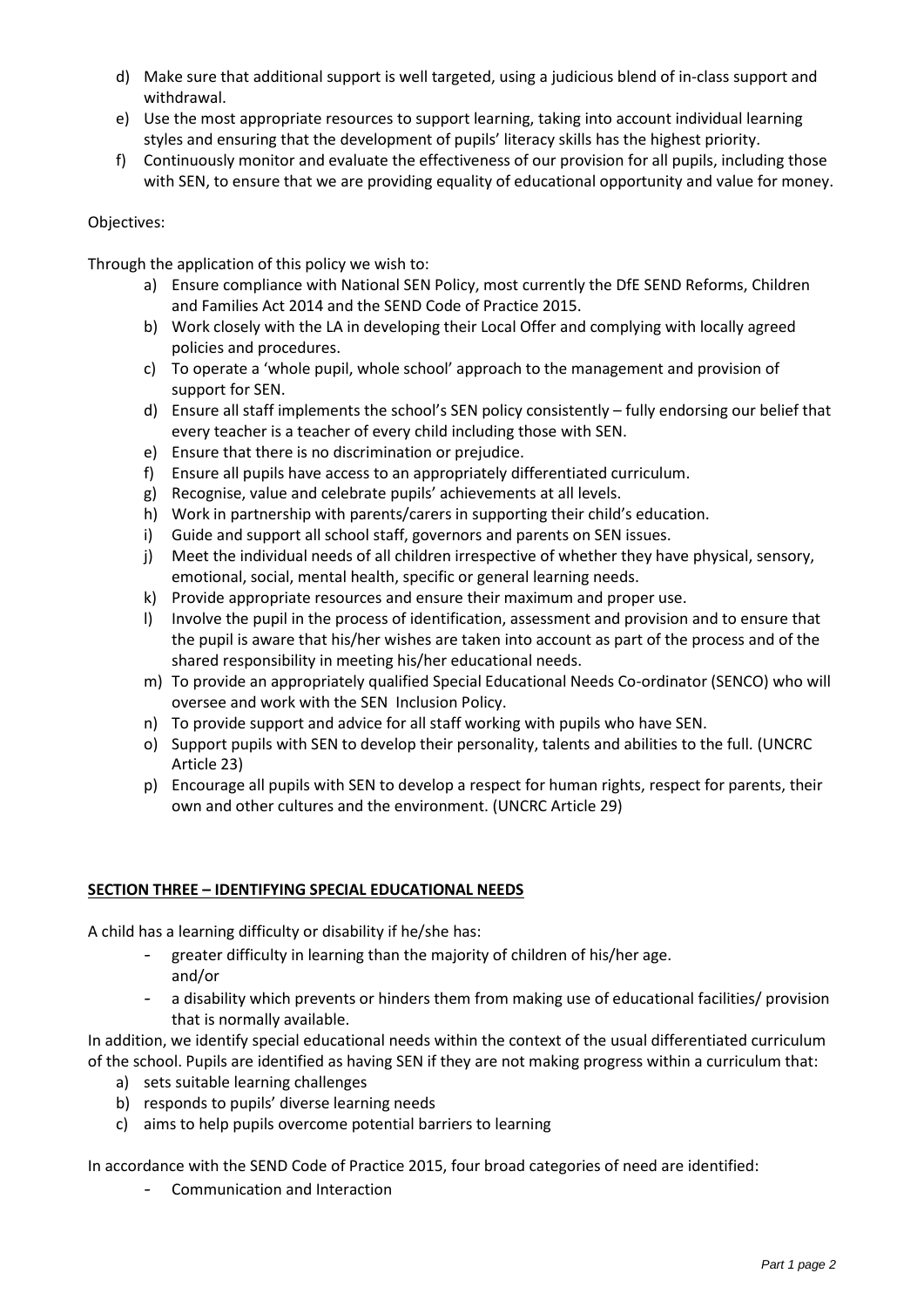- Cognition and Learning
- Sensory and/or Physical Needs
- Social, Mental and Emotional Health.

Whilst it is clear that the purpose of identification is to work out what action the School needs to take, it is not our purpose to fit a pupil into as category and serves solely to identify the needs of each individual pupil by considering the whole child, not just his/her special educational needs.

The school will always take needs that are NOT SEN but that may impact on progress and attainment into account for example:

- **Disability**
- Attendance and Punctuality
- Health and Welfare
- EAL
- Being in receipt of Pupil Premium
- Being a Looked After Child (LAC)
- Being the child of a Serviceman/woman

The identification of behaviour as a need is no longer an acceptable way of describing SEN and any concerns relating to a child's behaviour will be described as an underlying response to a need which the School has recognised and identified clearly.

# **SECTION 4 – A GRADUATED APPROACH TO SEN SUPPORT AT SENNEN SCHOOL**

At Sennen School all teachers are responsible and accountable for the progress and development of all pupils in their class including where pupils access support from specialist staff and teaching assistants. High quality teaching, differentiated for individual pupils, is the first step in responding to pupils who have SEN. 'Quality First' teaching is a priority of the school. It is regularly and rigorously monitored and there is a focus on continual improvement of the teaching of all pupils, including those at risk of underachievement. This includes reviewing and, where necessary, improving teachers' understanding of strategies to identify and support vulnerable pupils and their knowledge of the SEN most frequently encountered. Close liaison is maintained with all members of staff by the SENCO to ensure that pupils are only identified as having SEN if they do not make adequate progress once they have had appropriate interventions/adjustments and good quality personalised teaching.

Details of the provision on offer at Sennen School can be found in the School Offer in the SEN section of the School's Website and on the Family Information Service, Cornwall Website.

## **Levels of Need**

Sennen School's Graduated Response consists of three levels as follows:

## **Monitoring.**

This refers to pupils who may, for some reason, have fallen behind and require some additional input to catch-up. A pupil in this category may have one of more of the following indicators :

- Be at risk of not meeting their targets
- Currently working at a standard below National expectations and their targets will not bring them above this level
- New entrants to the school whose needs are still being assessed
- Currently have barriers to their learning eg
	- $\triangleright$  Their behaviour is disruptive
	- $\triangleright$  There are attendance/lateness issues
	- $\triangleright$  Concerns over their mental health
	- $\triangleright$  The family is currently experiencing challenges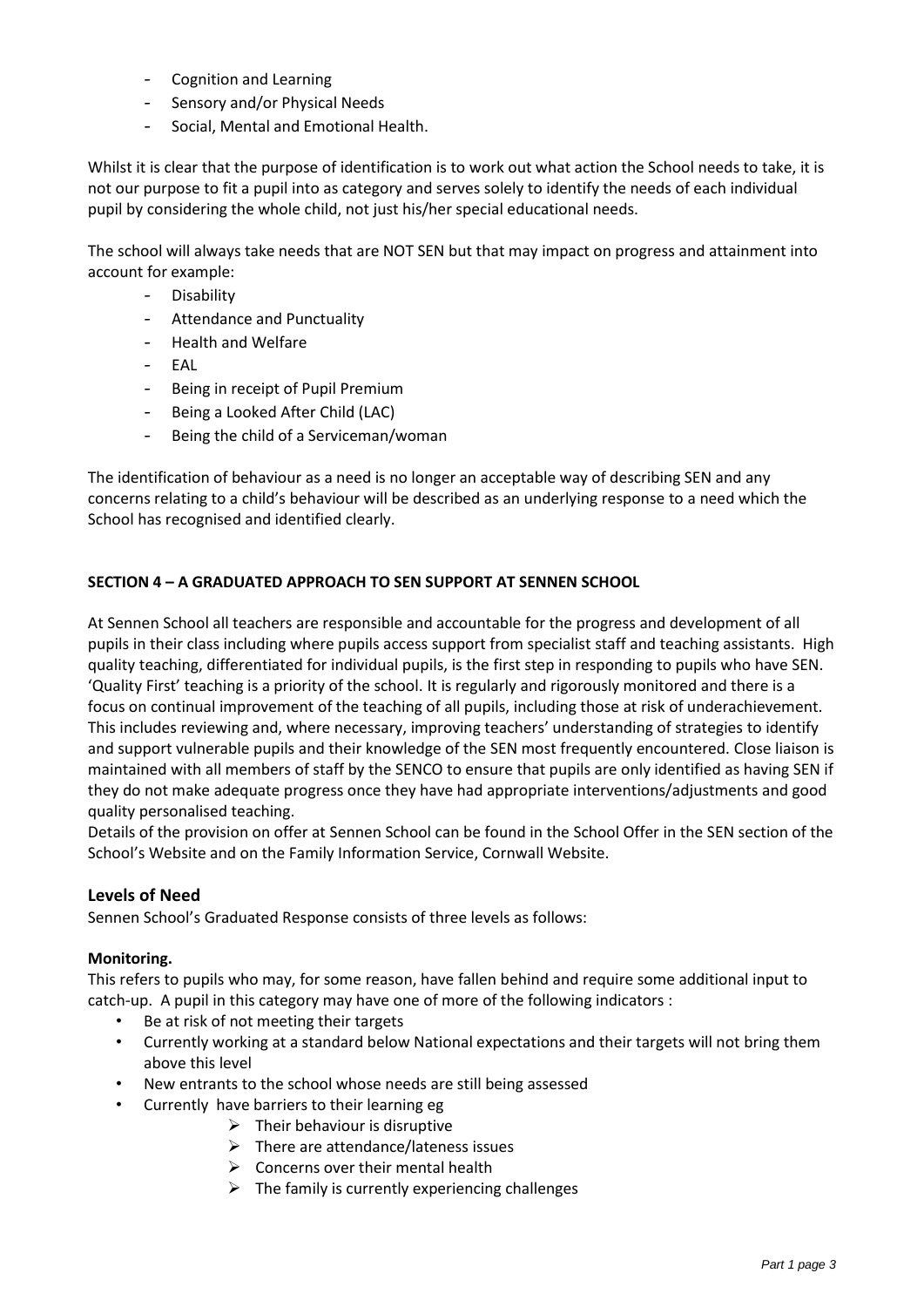$\triangleright$  They have EAL (English as an Additional Language)

All class teachers are required to keep a list of pupils who they are monitoring and to identify and implement strategies to address their needs to enable them to catch-up. This will involve conversations between the class teacher, SENCO and parents which will include problem-solving, planning support and strategies for the individual pupils.

Pupils at this level of need DO NOT form part of the School's RON and, in line with the Code of Practice, the School ensures that everything is done at an early a stage as possible to avoid the need for SEN Support. However, if after a period of time, an individual does not catch-up, it is at this point that consideration will be given as to whether they need SEN support.

## **SEN Support**

Pupils are placed on the RON at this level after assessment and consultation between the SENCO and Class Teacher when it is established that they have a significant learning difficulty and need provision that is **additional and different**.

At this point, parents/carers will be informed of the decision and the School will continue to work in partnership with them, listening to their views and those of the pupil, and involving them proactively in planning and decision making. This will take the form of a half-termly 'Assess- Plan-Do -Review Cycle.'

#### **Assess**

- Teacher's high quality, accurate formative assessment and experience of child
- Pupil progress, attainment and behaviour
- Development & attainment in comparison to the 'National Other'
- Views and experiences of parents
- The child's own views
- If relevant, assessments, views of and advice from external services.

## **Plan**

A plan will be drawn up by SENCO & class teacher in consultation with parents and child. It will include:

- The outcomes agreed for the next half term
- The support and interventions to be put in place
- The expected impact on progress, development or behaviour
- A clear date for review
- The plan will be recorded on the pupil's Individual Provision Map.
- A copy will be given to the parents.

#### **Do**

- The class teacher remains responsible for working with the child on a daily basis and works closely with TAs or specialist staff to plan and assess the impact of the interventions.
- The SENCO supports the class teacher in the further assessment of the child's particular strengths and weaknesses, in problem-solving and advising on the effective implementation of support.

#### **Review**

- Parents will be invited to attend termly review meetings with the SENCo and their child in order to monitor/ review the effectiveness of the support and the impact on the child's progress.
- A new plan will then be drawn up and added to the ongoing Individual Provision Map.
- Parents will be given copies of all notes recorded at the review.

## **Involving Specialists**

If a child continues to make little or no progress over a sustained period or where they continue to work at levels substantially below age expected despite SEN Support, the school will involve specialists including those from outside agencies. The views of parents/carers and the child are considered at all levels of intervention.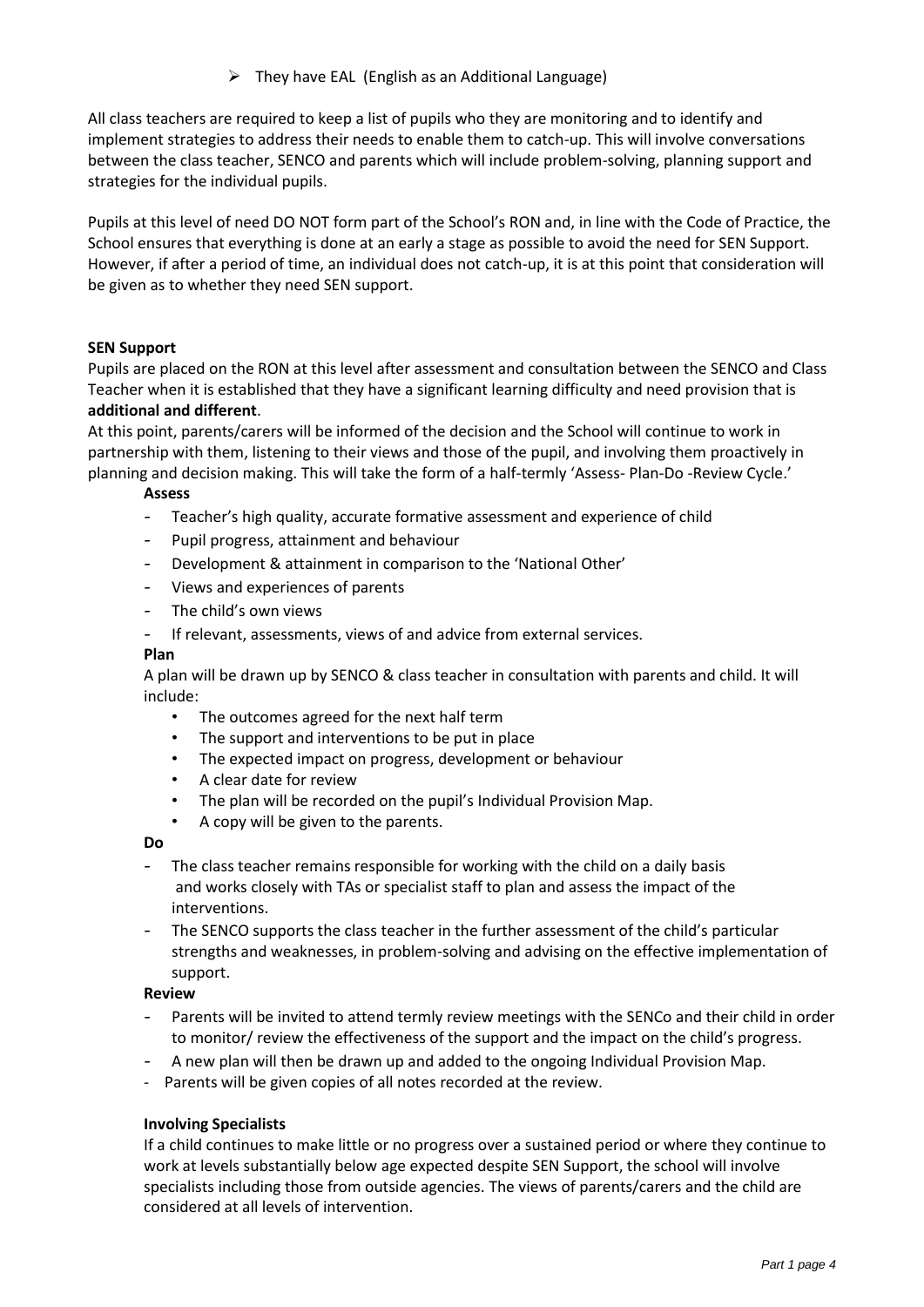## **Education, Health and Care Plan**

Pupils who need more specialist provision and whose needs cannot be wholly met at SEN Support level will be the subject of Statutory Assessment. This is completed by the SENCO who obtains the views and information about the child from all other professionals involved in their education, health and/or care. Parents/Carers views and those of the child are obtained and will be considered in order for a recommendation for an EHCP to be made to the Local Authority. The LA then considers the application and issues an EHCP as appropriate.

(EHCPs replace Statements of Educational Need.)

There is a statutory requirement to review an EHCP annually. This review meeting is held at the school with parent, child and all professionals involved invited to attend.

In addition, pupils with an EHCP (or Statement) are subject to the termly Assess-Plan-Do-Review Cycle.

## **The SENCO is responsible for:**

- a) Assessing specific needs of students with SEN, including application for Statutory assessment.
- b) Managing the screening of pupils for dyslexia.
- c) Line managing the learning support assistants where appropriate
- d) Liaising with other schools to aid transition
- e) Ensuring all relevant information is forwarded on to new school.
- f) Day-to-day operation of the school's SEN Policy
- g) Liaising and advising class teachers and support staff.
- h) Maintaining the SEN Record of Need and the records of all pupils with SEN.
- i) Liaising with parents/carers of pupils with SEN.
- j) Liaising with external services including the Educational Psychology Service, Social Care, Early Support etc.
- k) Holding review meetings for pupils with SEN including those with an EHCP.
- l) Applying for access arrangements eg additional time for KS2 SATs.

## **SECTION 5 - CRITERIA FOR EXITING THE SEN RECORD OF NEED**

The SENCO has responsibility for the removal of a pupil from support on the Record of Need at Sennen School. The decision will be dependent upon appropriate progress being made towards set targets and in conjunction with appropriate teaching staff/outside agencies and parents.

## **SECTION 6 – SUPPORTING PUPILS AND FAMILIES**

- Families of pupils with SEN are guided towards the Cornwall Family Information Service (FIS), www.**cornwallfis**[directory.org.uk/](http://www.cornwallfisdirectory.org.uk/) with regard to the LA Local Offer for SEN in accordance with Regulation 51, Part 4.
- Sennen School has provided a link on the Cornwall FIS's website to information on our provision for families who have a child with a SEN and/or Disability in line with current requirements (The School Offer). This link includes the SEN Policy and SEN Information Report in accordance with Regulation 51, Part 3 section 69(3)(a) of the Act.
- Admission arrangements can be found on the school website.
- The school's policy on managing the medical conditions of pupils can be found on the school website.
- Transition meetings between class teachers to discuss the needs of individual pupils with SEN take place in July and will include the passing on of all records including all Individual Provision Maps.
- We ensure that Y6 pupils with specific SEN can access KS2 SATS. The SENCO, in liaison with the Y6 class teachers, ensures access arrangements have been made in a timely manner.

## **SECTION 7 – SUPPORTING PUPILS AT SENNEN SCHOOL WITH MEDICAL CONDITIONS**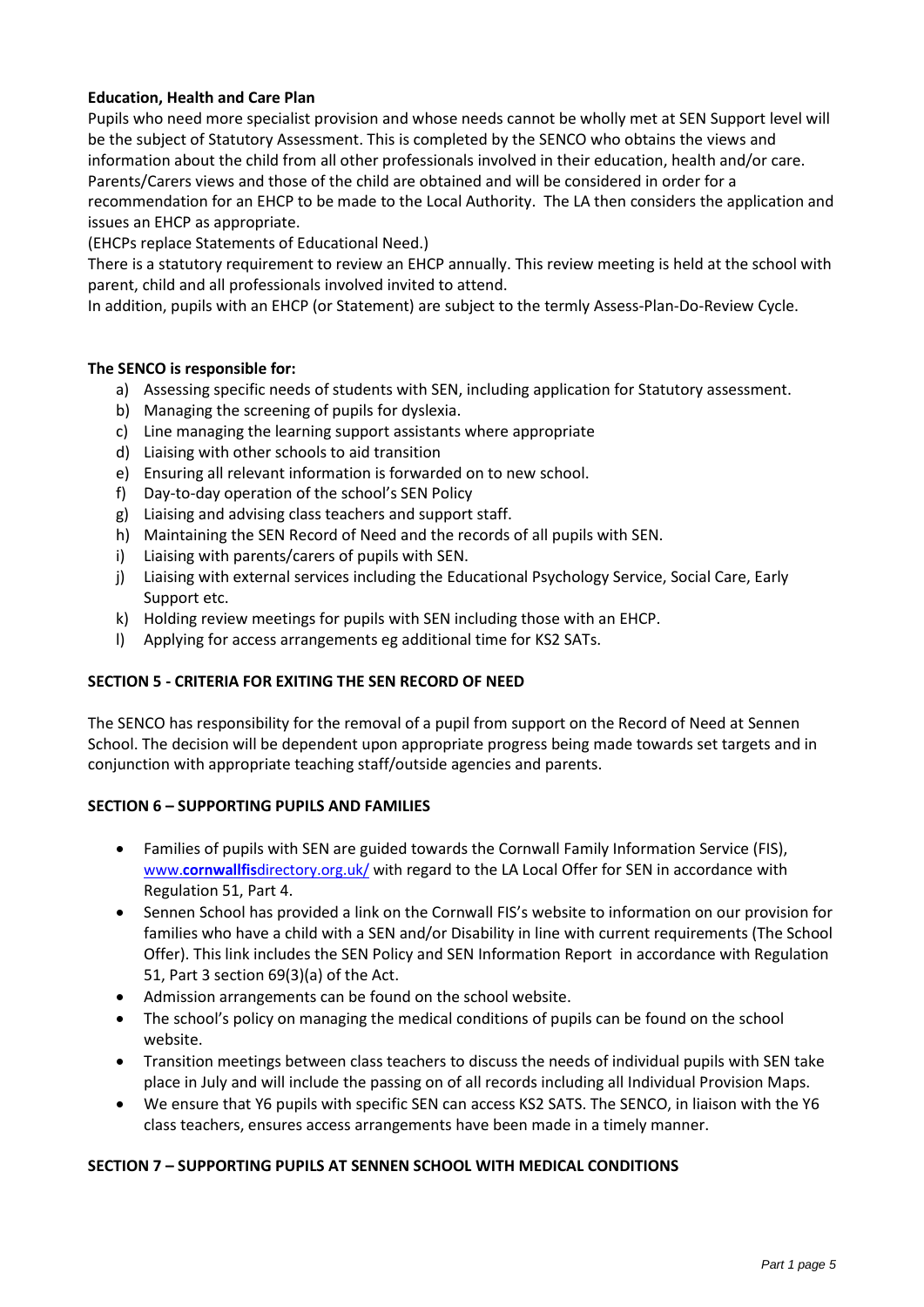- The school recognises that pupils at school with medical conditions should be properly supported so that they can have full access to education, including educational visits and physical education. Some children with medical conditions may be disabled and where this is the case, the school will comply with its duties under the Equality Act 2010.
- Some pupils may also have SEN and may have an EHCP which brings together health and social care needs, as well as special educational provision and the Code of Practice (2015) is followed.
- The school has a number of members of staff trained in Paediatric and General First Aid and, where appropriate, staff are trained in managing the medication and other treatments of pupils with medical conditions. See the school policy for supporting Pupils with Medical Conditions for more detailed information.
- The school follows guidance published by the DfE which can be found at [www.sendgateway.org.uk](http://www.sendgateway.org.uk/)

# **SECTION 8 – MONITORINGAND EVALUATION OF SEND**

Please refer to information given in Section 4 of this policy. The quality of provision offered to all pupils with SEND is continuously monitored through ongoing daily, weekly, half termly and annual review, on an individual and cumulative basis in conjunction with the Governors, Headteacher, SLT, teaching staff and parents in line with an active process of continual review and improvement of whole school practice.

## **SECTION 9 – TRAINING AND RESOURCES**

- All professional development needs are identified through the school's appraisal system, selfevaluation and quality assurance processes and feed into the School Development Plan.
- The Headteacher oversees the professional development of all teaching staff and teaching assistants occurs during whole school training days and by attending courses. Colleagues attending courses are expected to disseminate and share relevant knowledge with other staff within the school.
- The SENCO undertakes an annual Audit of Staff Skills and SEN Knowledge in order to recognise and address gaps within the school and for individuals.
- Newly appointed teaching and support staff undertake an induction meeting with the SENCO who will explain systems and structures in place around the school's SEN provision and practice and to discuss the needs of individual pupils.
- The SENCO regularly attends SEN network meetings in order to keep up to date with local and national developments in SEND and also supports the LA through involvement in work strands to address ongoing developments in SEN Reforms.
- Support Staff are encouraged to take an active part in all school functions/training including leading after-school clubs.

# **SECTION 10 – ROLES AND RESPONSIBILITIES**

# **Role of the SEN governor/Governing Body**

There is a named SEN Governor: Caroline Amos

The Governing body has regard to the SEN code of Practice (2015) when carrying out duties towards all pupils with SEN consequently it is their responsibility to:

- Ensure the necessary provision is made for pupils with SEN.
- Determine the school's general policy and approach to pupils with SEN in cooperation with the Headteacher and SENCO.
- Ensure that the teachers are aware of the importance of identifying and providing for those pupils with SEN.
- Ensure that the policy and information about identification, assessment, provision, monitoring and record keeping and use of outside agencies and services are available for parents.
- Ensure that the school's progress in implementing the policy and its impact on pupils are regularly reported to the Governing Body.
- Ensure that parents are notified of a decision by the school to make SEN provision for their child.